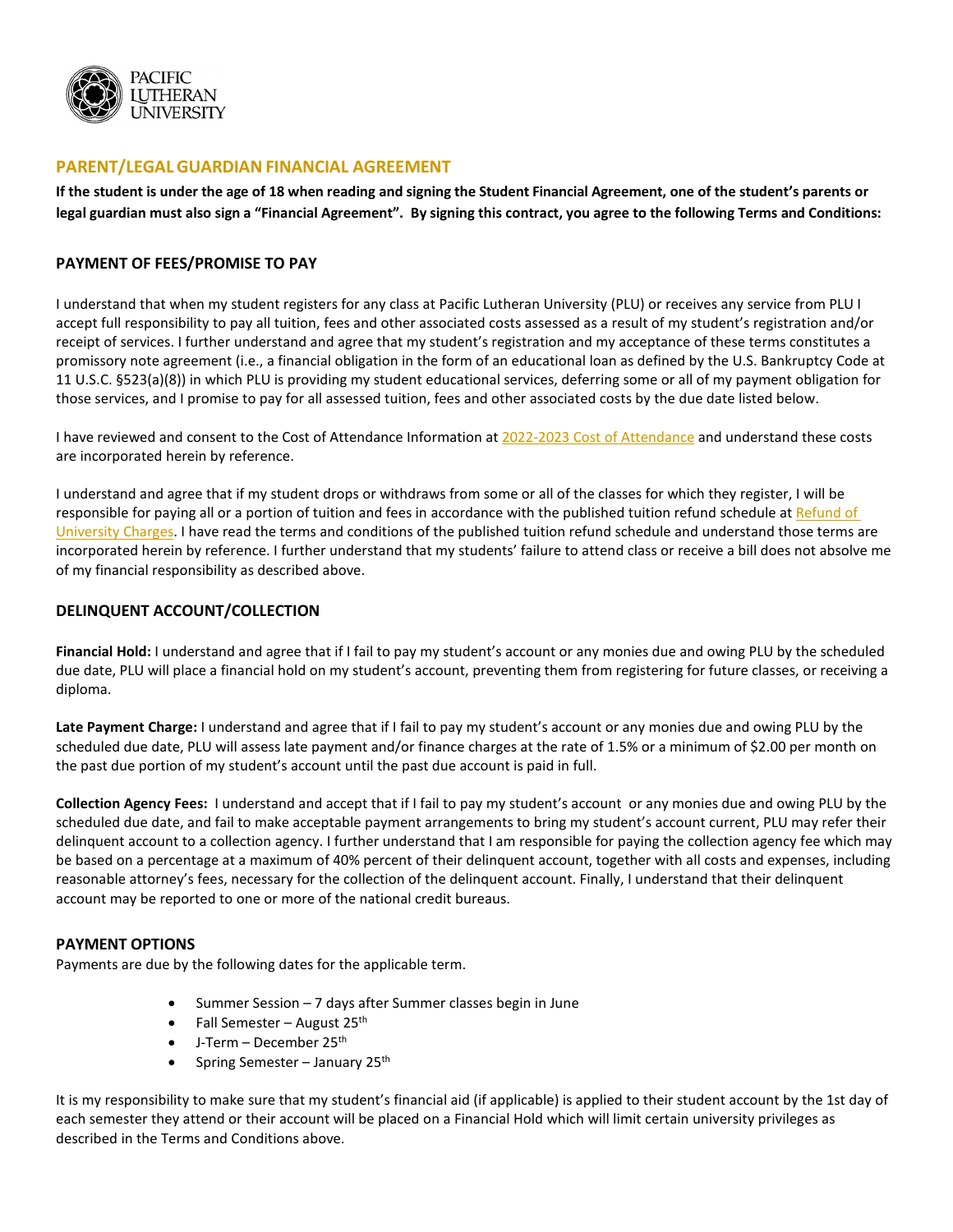Your student has already chosen one or more of three Payment Options listed below. If you want to override the student's choice, you are required to contact the Office of Student Financial Services in writing. Send a letter stating the change along with a copy of the PARENT/LEGAL GUARDIAN PAYMENT CONTRACT to the Office of the Student Financial Services.

## PAYMENT IN FULL

• I will pay the owing balance in full by the due dates as described, minus any grants, scholarships, loans, and/or other resources I accept on my Offer of Financial Aid.

### FINANCIAL AID COVERS ALL MY COSTS

• My financial aid pays my account in full or exceeds my costs.

## NELNET CAMPUS COMMERCE, MONTHLY PAYMENT PLAN

- I understand that this option can be used for Fall, J-Term and Spring.
- I am required to initiate, set up this monthly payment plan and make payments directly with Nelnet at either 800-609-8056 or online at PLU [Payment](http://mycollegepaymentplan.com/plu) Plans before classes begin during each academic semester/term I attend.
- If I incur any other charges that I have not contracted with Nelnet, those charges become due and payable immediately and are subject to a 1.5% monthly interest charge with a minimum of \$2.00.
- If I miss a monthly payment to Nelnet, PLU reserves the right to cancel my Nelnet Monthly Payment Plan and my account then becomes due and payable immediately.

#### **FORCE MAJEURE**

PLU's duties and obligations to provide educational services may be modified or suspended immediately following notice during periods that the University is closed because of *force majeure* events including, but not limited to, any fire, act of God, war, governmental action, act of terrorism, epidemic, pandemic, natural disaster, or any other event which is beyond the University's control. If such an event occurs, the University's duties and obligations may be postponed until such time as the University, in its sole discretion, may safely reopen. The University may also alter its calendar or provide alternate means of instruction, including distance learning as deemed in the best interest of the University. The declaration of a force majeure event will not suspend, limit or eliminate my responsibility to pay all tuition, fees and other associated costs assessed as a result of my registration and/or receipt of services.

# **MINOR STATUS**

I understand that if my student is under 18 years of age when s/he signs the Student Financial Agreement, that my student has the right to disaffirm that contract within a reasonable time after s/he turns 18 years of age as provided by RCW 26.28.030. If my student properly disaffirms the Student Financial Agreement, then I/we acknowledge and agree that each of the undersigned will be jointly and severally responsible for any and all amounts due to PLU under the terms of the Student Financial Agreement and/or this Agreement.

This agreement shall be construed and governed by the substantive laws of the State of Washington without regard to any Washington choice of law principles. Each party agrees that this Agreement and any other documents to be delivered in connection herewith may be electronically signed, and that any electronic signatures appearing on this Agreement or such other documents are the same as handwritten signatures for the purposes of validity, enforceability, and admissibility.